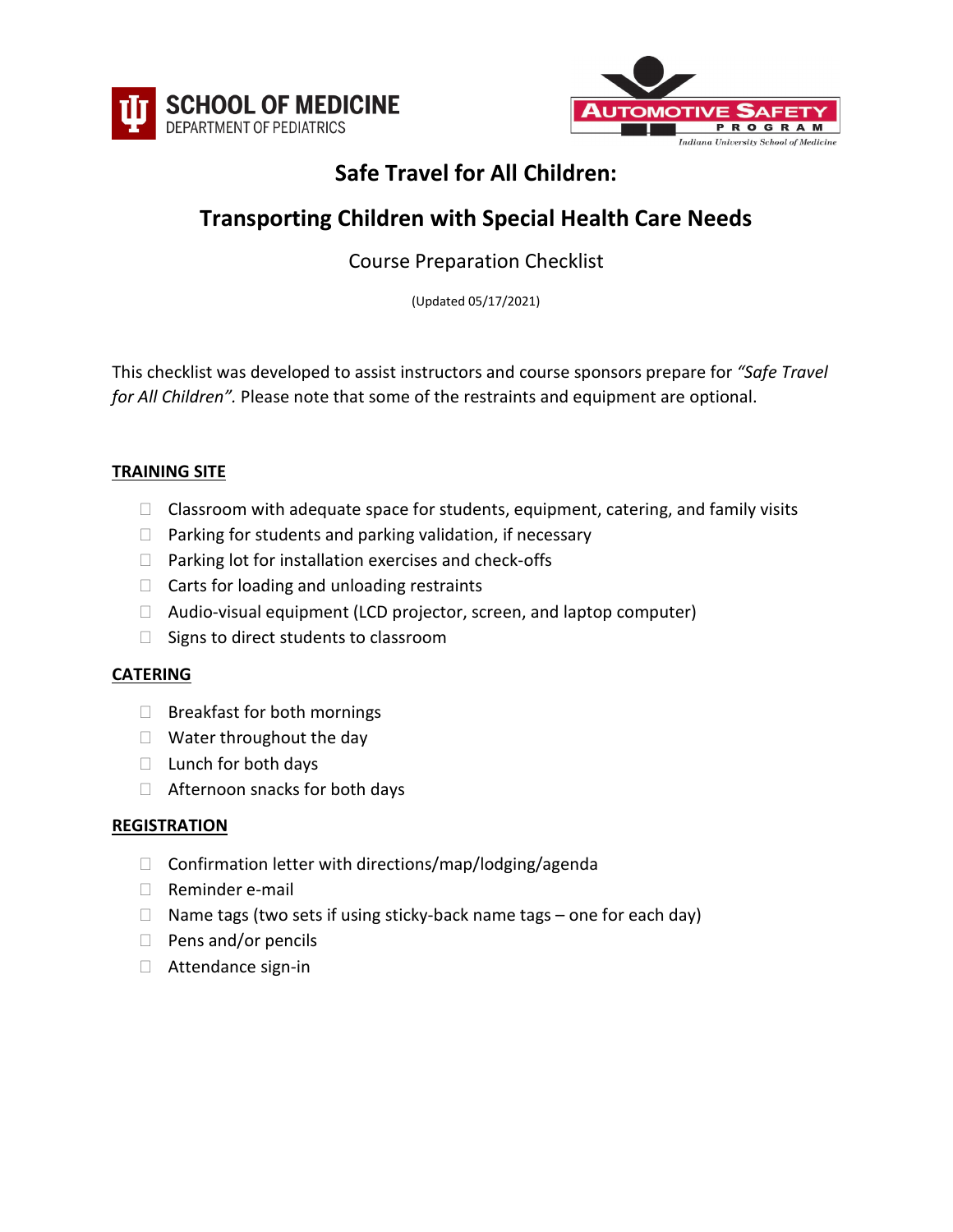



### **FAMILY VISITS – If possible, secondary to Covid-19 - Videos available to supplement**

- $\Box$  Arrange family visits (1 family for every 5 course participants)
- $\Box$  Gift cards for families
- $\Box$  List of local resources for families
- $\Box$  Check-up forms if students assist at family vehicles
- $\Box$  Appropriate replacement car seat/restraint, if possible

#### **PARTICIPANT MATERIALS**

- $\Box$  Three-hole binder with pockets (insert agenda, roster, brochures, etc. in pockets)
- $\Box$  Participant manual text and appendices (three-hole punch)
- $\Box$  Copy of Power Point presentations (three-hole punch)
- $\Box$  Copy of restraint instruction manual or CD of instructions (optional)
- □ National Center brochures
- $\Box$  Sample set of fact sheets and order form
- $\Box$  Case Study handouts
- Agendas
- □ Attendance roster
- $\Box$  Release of Information forms
- $\Box$  Course evaluations
- $\Box$  Positioning and Installation checklists
- $\Box$  Instructor business cards
- □ Medical Terms glossary
- $\Box$  Sample Letter of Medical Necessity
- □ OT Evaluation form
- $\Box$  Certificate of Completion (hand out at the end of course)

#### **POWER POINT PRESENTATIONS**

- $\Box$  Introduction
- □ Medical Conditions
- □ Case Study Discussion
- □ Conventional Restraint Options
- □ Car Beds/Spica/Jefferson Restraint Options
- □ Large Medical Seat Restraint Options
- □ Adaptive Booster and Vest Restraint Options
- Rehab Therapist Role
- Wheelchairs
- Resources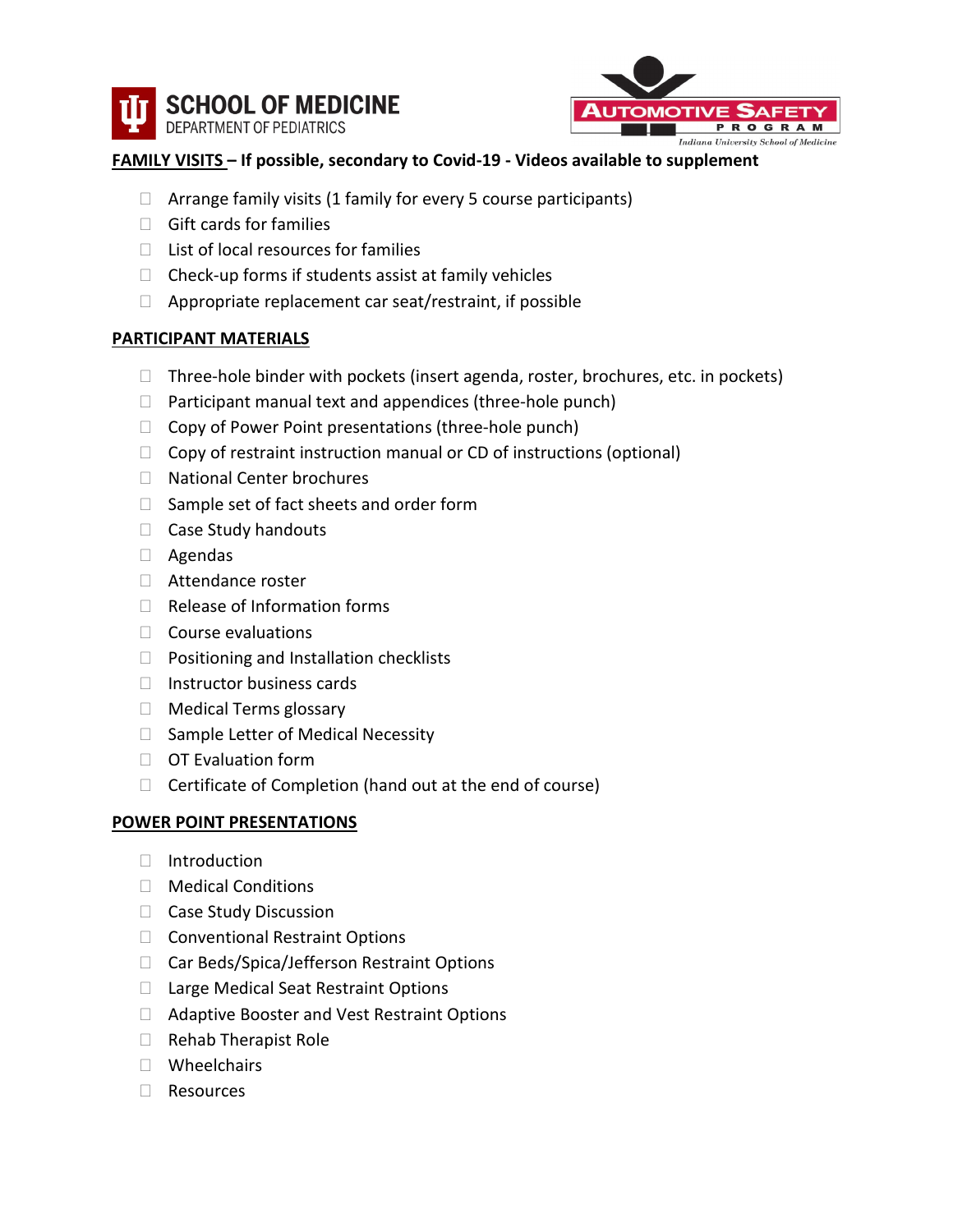



#### **CHILD RESTRAINTS**

More than one of the mandatory seats is helpful for classes of 15 participants or greater.

#### **Mandatory Restraints**

- Angel Ride Car Bed
- Dream Ride Car Bed
- □ Hope Car Bed
- Wallenberg
- □ Roosevelt
- $\Box$  Spirit/Spirit Plus
- □ Lay Down EZ-ON Vest
- □ Upright EZ-ON Vest
- Churchill

#### **Optional Restraints**

- Jefferson
- Quokka
- IPS Car Seat
- Defender Reha
- □ Special Tomato Car Seat
- □ Special Tomato Booster Seat
- □ Ride Safer Vest
- Recaro Monza Nova 2 Reha
- □ Carrot 3 Child Restraint
- □ Carrot 3 Booster Seat
- $\Box$  Pilot (now discontinued)
- □ Moore Support Vest
- Chamberlain
- Y-Harness
- □ Floor Mount Tether System
- $\Box$  Appropriate conventional or adaptive car seats to issue to families, if possible

#### **POSITIONING CHECK-OFFS**

- □ Proficiency Check-Off Forms (Student)
- □ Proficiency Check-Off Forms (Instructor Key)
- $\Box$  Child restraints